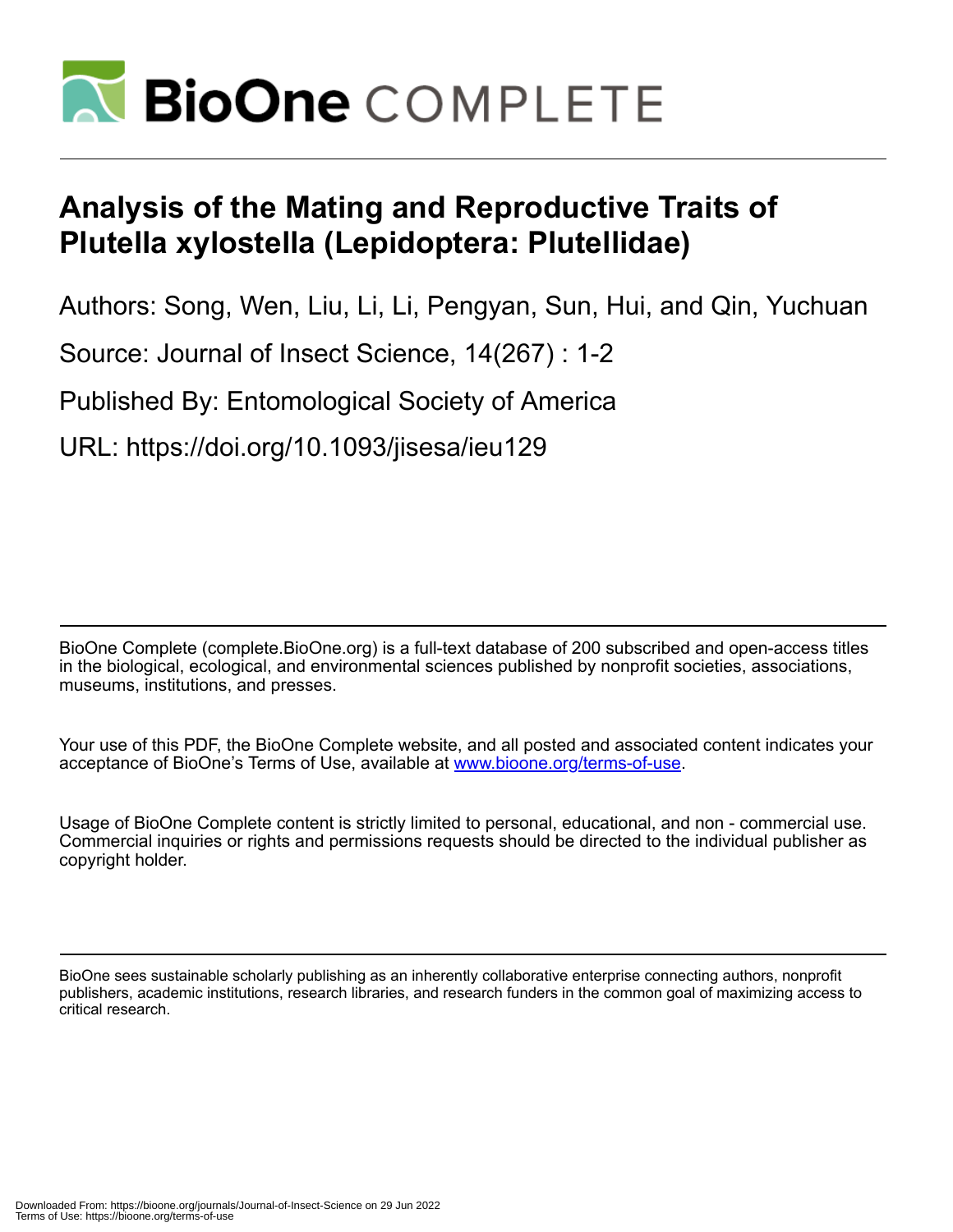# **RESEARCH**

# Analysis of the Mating and Reproductive Traits of Plutella xylostella (Lepidoptera: Plutellidae)

Wen Song,<sup>1</sup> Li Liu,<sup>1</sup> Pengyan Li,<sup>2</sup> Hui Sun,<sup>1</sup> and Yuchuan Qin<sup>1,3</sup>

<sup>1</sup>Department of Entomology, China Agricultural University, Beijing 100193, China 2 Plant Protection Institute, Guangdong Academy of Agricultural Sciences, Guangzhou 510640, China 3 Corresponding author, e-mail: qyuchuan@cau.edu.cn

Subject Editor: Luc Swevers

J. Insect Sci. 14(267): 2014; DOI: 10.1093/jisesa/ieu129

ABSTRACT. The reproductive traits of the diamondback moth, Plutella xylostella (L.) (Lepidoptera: Plutellidae) were investigated and analyzed by different analytical methods. Simple statistical analysis showed relatively higher mating rates maintained from 21:00 to 2:00, thereafter dropping to a minimum at about 18:00. Mating rates were affected by female and male age. Mating was most likely to take place between females and males that were 1 d old. Correlation and factor analysis indicated that mating delayed females have a relatively lower and unsuccessful mating rate and relatively shorter copulation duration, with lower egg hatchability and fecundity; in addition, the mating delayed male would reduce female's fertility. Delay of mating prolonged life of both males and females. A higher and successful mating rate would cause a higher egg hatchability and fecundity. Canonical correlation analysis showed that mating age and successful copulation of female play a decisive role for her fecundity and longevity, and mating age and mating rates of male play a decisive role for his longevity.

Key Words: fecundity, longevity, mating delay, multifactorial analysis, mating rate

Diamondback moth Plutella xylostella (L.) (Lepidoptera: Plutellidae) is one of the most serious pests of cruciferous crops throughout the world, particularly in tropical and subtropical countries ([CABI](#page-4-0) [Compendium 2004](#page-4-0)). Crop damage is caused by its larval feeding and excretion [\(Vanichpakorn et al](#page-5-0). 2010). This pest is hard to control due to its high reproductive rate and the level of resistance it has developed to various insecticides ([Shelton et al.1993,](#page-5-0) [Mohan and Gujar 2003,](#page-4-0) [Sayyed and Wright 2005](#page-5-0), [Zhao et al. 2006](#page-5-0)). Simultaneously, there is increased interest in ecofriendly methods to control diamondback moth, such as mating disruption, which can only be successful following studies of reproductive behavior and chemical ecology of diamondback moth [\(Schroeder et al](#page-5-0). 2000, [Maxwell et al](#page-4-0). 2006, [Guo and Qin 2010\)](#page-4-0).

During a mating disruption program, many females should miss their optimum age of mating, resulting in decreased fecundity [\(Huang](#page-4-0) [and Subramanyam 2003](#page-4-0), [Fitzpatrick 2006](#page-4-0), [Jones et al](#page-4-0). 2008). [Wang](#page-5-0) [et al. \(2011\)](#page-5-0) investigated the effects of delayed mating on the fecundity, longevity, and fertility of diamondback moth females. Besides mating age, many mating traits including mating rate, time of mating, copulative rate, copulative duration, etc. had some relationship with diamondback moth reproduction [\(Uematsu et al. 1989,](#page-5-0) [Pivnick et al. 1990,](#page-4-0) [Talekar and Shelton 1993\)](#page-5-0). Disruption of any of these traits will affect the total reproductive output of diamondback moth. However, little data exist about all of these mating traits of diamondback moth on their reproduction. This is caused by the need for a systematic experimental set-up and practical statistical analysis methods.

There are complex relations among mating and reproductive variables. Many times, it is difficult to find a regular pattern among these variables by a simple analysis. Multiple statistical examines the relationships among multiple variables. Among the methods of multiple statistical analyses, principal components analysis (PCA), and factor analysis are frequently used in the researches of animal ecology and behavior. They aim to reduce numerous measures to a small set of the most important summary scores ([Tabachnick and Fidell 1996,](#page-5-0) [Budaev](#page-4-0) [2010\)](#page-4-0). Researchers often try to interpret principal components and significant clusters to obtain a better understanding of the patterns of correlations between the original variables. Canonical correlation

analysis is also a multivariate statistical model that facilitates the study of interrelationships among sets of multiple dependent variables and multiple independent variables ([Green and Carroll 1978\)](#page-4-0).

Up to now, some correlations between the traits of diamondback moth are not clear, e.g., [Tan et al](#page-5-0). (2011) indicated a positive correlation between the moth age and copulation duration, but [Wang et al](#page-5-0). (2011) did not show a significant correlation between them. In practice, a better understanding of the traits and their correlations are useful to guide the biocontrol of diamondback moth. For example, diamondback moth reproduction was reduced by disturbing its mating behaviors through interference with sex pheromone transmission; in the future, the insect pest can be controlled by breaking the links among the traits that determine reproductive success. In this study, 11 mating and reproductive traits of diamondback moth were investigated and analyzed by several analytical methods. Our hypothesis is that the reproduction of diamondback moth is under the control of a set of mating and reproductive traits. Elucidation of the mating and reproductive traits of diamondback moth will provide some insight into potential pest biocontrol methods.

## Materials and Methods

Insect Rearing. Larvae of diamondback moth, P. xylostella (L.) (Lepidoptera: Plutellidae) were collected from cabbage plants (Brassica oleracea) (L.) in Beijing (39.5° N, 116.2° E), China, from July to August 2011, and reared in an insectarium under the conditions of  $26 \pm 2$ °C, 14:10 (L:D) h photoperiod, and 60–70% relative humidity (RH), until pupation. Two-wk-old radish plants (Raphanus sativus) (L.) with two fully expanded true leaves were used as larval food. After eclosion, the moths were fed continuously with 10% sucrose solution. Male and female were segregated by their form and structure at their pupal stage, and then all virgin moths used in the bioassays were kept under the same environmental conditions as that described earlier. An adult was considered 1-d old on the day of its eclosion.

Data Collection. Pupae were placed singly into glass tubes (5 cm tall by 3 cm in internal diameter) with moist cotton in the bottom and covered with a small mass of cotton. The date of each adult emergence was recorded on the tube. All moths were sorted into groups based

V<sup>C</sup> The Author 2014. Published by Oxford University Press on behalf of the Entomological Society of America.

This is an Open Access article distributed under the terms of the Creative Commons Attribution Non-Commercial License (http://creativecommons.org/licenses/by-nc/4.0/), which permits non-commercial re-use, distribution, and reproduction in any medium, provided the original work is properly cited. For commercial re-use, please contact journals.permissions@oup.com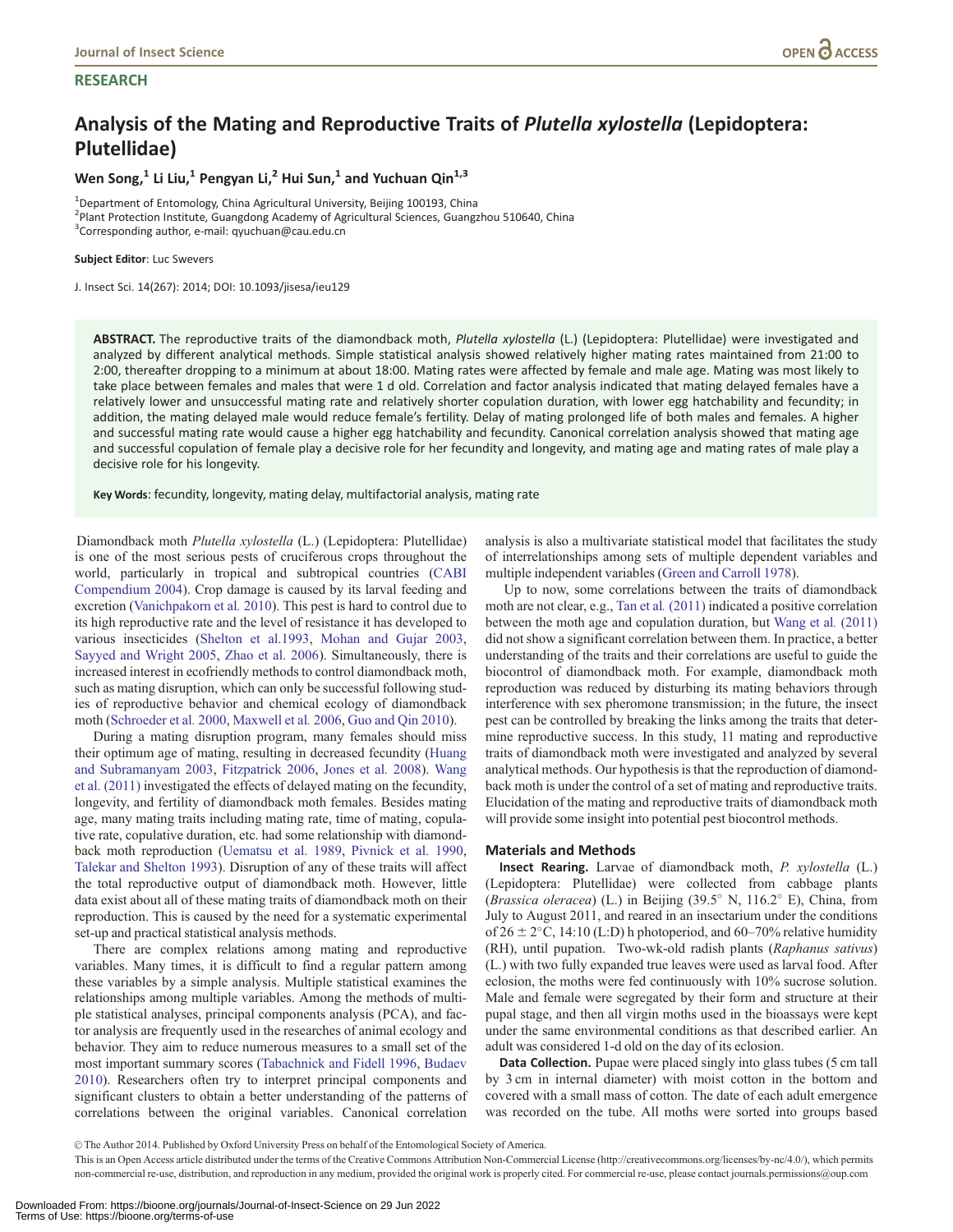| Mating age<br>of females<br>(days)<br>X1                                                                                                                                                                                                   | Mating age<br>of males<br>(days)<br>X2 | Mating<br>rates $(\%)$<br>X <sub>3</sub> | Mating<br>times<br>X4 | Successful<br>copulation<br>rate $(\%)$<br>X <sub>5</sub> | Copulative<br>duration (min)<br>X6 | Female<br>fertility<br>(%)<br>X7 | Egg<br>hatchability<br>$(\%)$<br>X8 | Fecundity<br>(egg)<br>X9 | Longevity<br>of females<br>(days)<br>X10 | Longevity<br>of males<br>(days)<br>X11 |
|--------------------------------------------------------------------------------------------------------------------------------------------------------------------------------------------------------------------------------------------|----------------------------------------|------------------------------------------|-----------------------|-----------------------------------------------------------|------------------------------------|----------------------------------|-------------------------------------|--------------------------|------------------------------------------|----------------------------------------|
|                                                                                                                                                                                                                                            |                                        | 100                                      | $2.75 \pm 0.44$       | $84.17 \pm 5.10$                                          | $59.09 \pm 3.22$                   | 85.00                            | $88.93 \pm 1.71$                    | $95.06 \pm 5.07$         | $5.50 \pm 0.14$                          | $5.00 \pm 0.13$                        |
| 2                                                                                                                                                                                                                                          |                                        | 100                                      | $2.33 \pm 0.76$       | $89.36 \pm 6.18$                                          | 53.18 $\pm$ 4.23                   | 90.00                            | $80.71 \pm 8.02$                    | $79.13 \pm 12.67$        | $5.70 \pm 0.21$                          | $5.10 \pm 0.10$                        |
| 3                                                                                                                                                                                                                                          | 3                                      | 90                                       | $2.11 \pm 0.39$       | $70.37 \pm 15.16$                                         | $41.58 \pm 5.53$                   | 70.00                            | $67.69 \pm 4.33$                    | $71.57 \pm 12.00$        | $7.40 \pm 0.27$                          | $6.20 \pm 0.13$                        |
|                                                                                                                                                                                                                                            | 4                                      | 55                                       | $1.83 \pm 0.37$       | $73.05 \pm 10.40$                                         | $44.09 \pm 5.87$                   | 72.22                            | $57.20 \pm 5.62$                    | $63.67 \pm 7.11$         | $7.72 \pm 0.11$                          | $6.39 \pm 0.12$                        |
| Ь                                                                                                                                                                                                                                          | 5                                      | 80                                       | $1.79 \pm 0.31$       | $75.00 \pm 12.50$                                         | $53.33 \pm 5.27$                   | 70.00                            | $63.35 \pm 6.27$                    | $43.93 \pm 5.75$         | $8.70 \pm 0.19$                          | $7.50 \pm 0.15$                        |
| 6                                                                                                                                                                                                                                          | 6                                      | 50                                       | $1.50 \pm 0.34$       | $85.71 \pm 8.17$                                          | 49.00 $\pm$ 5.93                   | 47.37                            | $37.63 \pm 8.87$                    | $43.09 \pm 7.97$         | $9.74 \pm 0.27$                          | $9.05 \pm 0.21$                        |
| 3                                                                                                                                                                                                                                          |                                        | 81                                       | $2.07 \pm 0.30$       | $92.92 \pm 5.24$                                          | $60.00 \pm 3.92$                   | 80.00                            | $74.11 \pm 4.80$                    | $70.56 \pm 13.39$        | $7.45 \pm 0.25$                          | $5.73 \pm 0.30$                        |
| 4                                                                                                                                                                                                                                          |                                        | 60                                       | $2.58 \pm 0.38$       | $68.75 \pm 13.15$                                         | $50.00 \pm 6.83$                   | 90.00                            | $67.95 \pm 10.01$                   | $56.67 \pm 15.56$        | $7.33 \pm 0.37$                          | $5.56 \pm 0.24$                        |
| 5                                                                                                                                                                                                                                          |                                        | 54                                       | $2.28 \pm 0.42$       | $68.21 \pm 10.76$                                         | $53.21 \pm 5.73$                   | 78.95                            | 56.48 $\pm$ 7.63                    | $56.50 \pm 8.12$         | $8.90 \pm 0.18$                          | $5.40 \pm 0.27$                        |
| b                                                                                                                                                                                                                                          |                                        | 50                                       | $2.88 \pm 0.85$       | $64.81 \pm 12.56$                                         | $40.50 \pm 6.22$                   | 88.89                            | $43.56 \pm 10.52$                   | $56.38 \pm 12.96$        | $9.89 \pm 0.31$                          | $6.22 \pm 0.28$                        |
|                                                                                                                                                                                                                                            |                                        | 95                                       | $2.07 \pm 0.30$       | $83.34 \pm 7.76$                                          | 58.28 $\pm$ 5.30                   | 73.68                            | $77.66 \pm 3.57$                    | $82.00 \pm 5.79$         | $6.13 \pm 0.26$                          | $5.67 \pm 0.16$                        |
|                                                                                                                                                                                                                                            | 4                                      | 95                                       | $2.58 \pm 0.38$       | $89.42 \pm 4.81$                                          | 59.39 $\pm$ 3.20                   | 72.22                            | $70.18 \pm 4.31$                    | $83.32 \pm 6.19$         | $6.30 \pm 0.15$                          | $6.70 \pm 0.15$                        |
|                                                                                                                                                                                                                                            | 5                                      | 90                                       | $2.28 \pm 0.42$       | $82.55 \pm 6.35$                                          | $52.65 \pm 3.31$                   | 76.47                            | $76.76 \pm 3.49$                    | $72.65 \pm 10.61$        | $6.11 \pm 0.15$                          | $7.63 \pm 0.16$                        |
|                                                                                                                                                                                                                                            | 6                                      | 70                                       | $2.88 \pm 0.85$       | $92.50 \pm 5.26$                                          | $69.13 \pm 6.97$                   | 62.50                            | $80.17 \pm 6.80$                    | $70.88 \pm 10.96$        | $6.11 \pm 0.20$                          | $8.11 \pm 0.20$                        |
| There were totally 14 age combinations of female and male, each age combination contained a number 40 of female and male ( $N = 40$ ). The number after<br>" $\pm$ " is standard errors. "VAR" variables: X1-X6: "WITH" variables: X7-X11. |                                        |                                          |                       |                                                           |                                    |                                  |                                     |                          |                                          |                                        |

Table 1. Data of reproductive traits of diamondback moth, P. xylostella (L.)

on age in days from 1 to 6 d old. Overall, there were 14 age combinations of female and male ages. Each age combination contained an equal number  $(N = 40)$  of female and male individuals (Table 1).

Moth traits were divided into 11 variables according to the characters of mating and reproduction of P. xylostella (Table 1). For the canonical correlation analysis, two groups of 11 variables were separated as follows: X1–X6 as independent variables, and X7–X11 as dependent variables. These 11 variables were defined as follows:

X1: Mating age of female (days): the days a female adult from emergence to its mating. X2: Mating age of male (days): the days a male adult from emergence to its mating. X3: Mating rate  $(\%)$  = (Copulative adults/Total adults)  $\times$  100%. X4: Mating times: the number of mating of a male or a female throughout their lives. X5: Successful copulative rate (%) = (Reproduced copulations/Total copulations)  $\times$  100%. X6: Copulative duration (min): the time length for a copulation. X7: Female fertility  $(^{0}_{0}) = (Egg-laying$  female adults/Mated female adults)  $\times$  100%. X8: Egg hatchability (%) = (Hatched eggs/Total eggs)  $\times 100\%$ . X9: Fecundity (eggs): the total eggs produced by one female adult. X10: Longevity of female (days): the days a female adult from emergence to its death. X11: Longevity of male (days): the days a male adult from emergence to its death.

Observations were conducted for 24 h after treatments were established. All the copulative behaviors were observed and counted every 10 min during this period. Observations were conducted under a red light during the scotophase.

In addition to the observations earlier, a choice experiment was conducted with individuals of varying ages of female and male to compare the copulation rates of different combinations. Six females of different ages (from 1- to 6-d old) were marked with different color paints (a preexperiment of ours proved the paints had no effect on the courtship and mating of diamondback moth), were put into a big beaker ( $\Phi = 10$  cm), then one male (1-, 2-, or 3-d old) was put into the beaker, which was covered with a piece of gauze. Copulation was observed under red light at room temperature from 20:00 to 21:00. In total, nine combinations of the choice experiment were examined: one male of 1 d old with six females of the 6 ages (3 repeats), one male of 2 d old with six females of the 6 ages (3 repeats), and one male of 3-d old with six females of the 6 ages (3 repeats).

Data Analysis. Correlations between the 11 variables were tested first. Following this, PCA was conducted to create uncorrelated principal components from the original variables. Factor analysis was used to find the variables which were most useful for discriminating between 11 variables of reproduction. Finally, for giving a synthetical correlation analysis, canonical correlation coefficients were calculated from the two data sets. These 11 variables were divided into two groups. The first one was an independent group related to mating traits  $(X1-X6)$ and the second one was dependent group related to reproduction traits (X7–X11).Factor scores estimated the actual values of individual observations on the factors, and factor loading based on the correlation between variables and factors.

All of the statistical analysis was performed by using SAS 9.0 statistical software.

#### Results

Mating Rate. Curves undulated differently from the mating rates of the 14 age combinations of female and male ([Fig. 1\)](#page-3-0). Mating rates were higher from 21:00 to 7:00, and lower from 7:00 to 19:00. The mating rates were affected by age of female and male. Mating was most likely to take place between females and males that were 1-d old. It can be seen in [Figure 1](#page-3-0) that some of the age-delayed couples could mate during day time, especially the female age-delayed couples. Results from the choice experiment showed that males of different ages unanimously select 1-d-old females to copulate.

# Correlation Matrix.

Negative Correlations. The correlation coefficients [\(Table 2](#page-3-0)) showed negative relationships between female mating age (X1) and mating rate (X3), egg hatchability (X8), fecundity (X9), successful copulation rate  $(X5)$ , and copulative duration  $(X6)$ , all of which were statistically significant. These indicate that that older females mated less, fertilized fewer eggs, and had lower fecundity, less successful copulation and shorter copulative duration. For males, significant negative correlations were observed between mating age (X2) and female fertility (X7). This indicates that older males were less successful in fertilizing females. Other negative correlations appeared, respectively, between mating rate  $(X3)$  and female longevity  $(X10)$ ; female fertility  $(X7)$  and male longevity  $(X11)$ ; egg hatchability  $(X8)$ , fecundity  $(X9)$ , and female longevity (X10). All of these relationships indicate that older females and males showed less mating, were less fertile, and showed less fecundity.

Positive Correlations. Significant positive correlations were observed between female mating age (X1) and her longevity (X10), male mating age  $(X2)$ , and his longevity  $(X11)$ . These suggest that a mating delayed female or male would live longer. The additional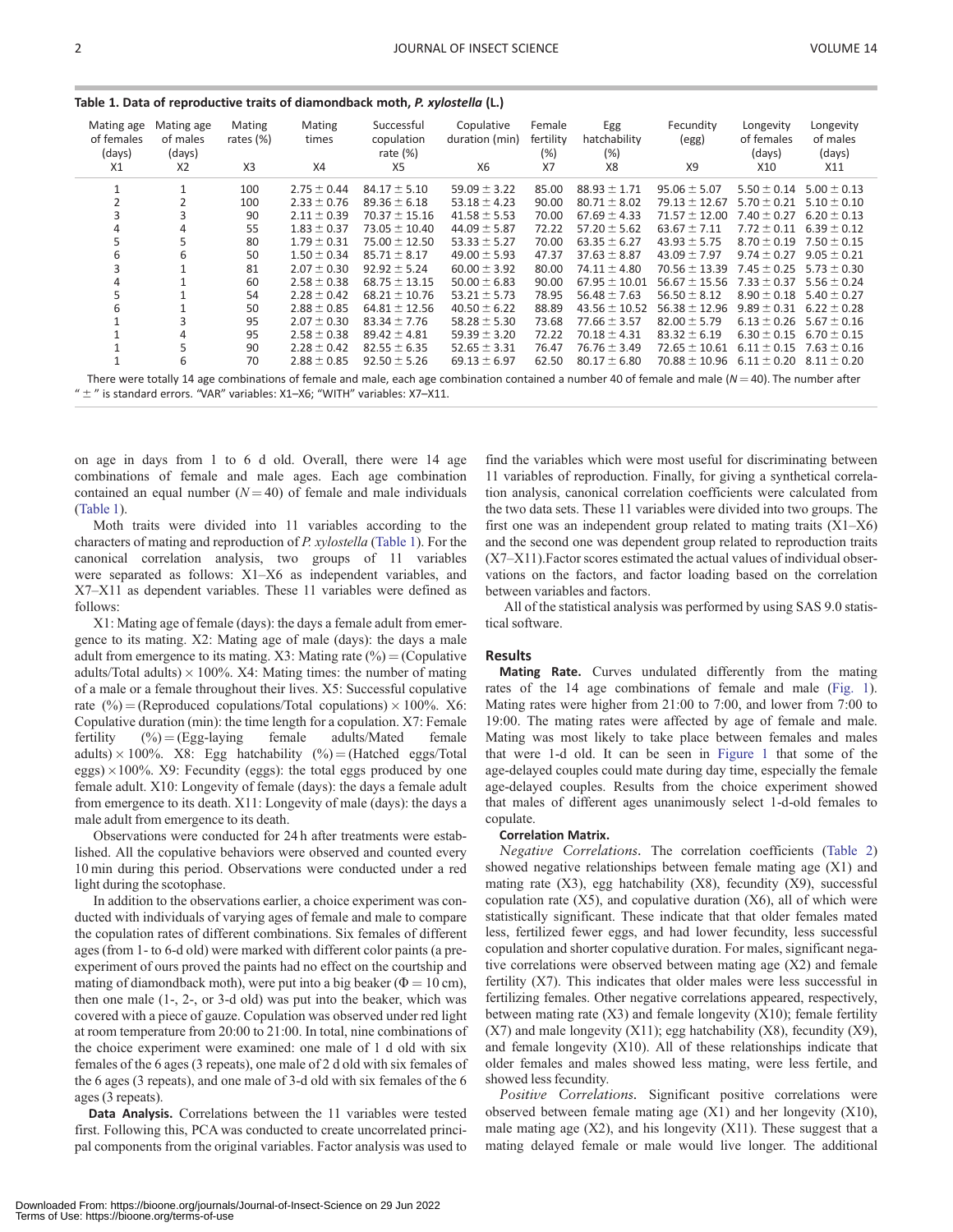<span id="page-3-0"></span>positive correlations appeared respectively between mating rate (X3), egg hatchability (X8), and fecundity (X9); successful copulation rate  $(X5)$  and copulative duration  $(X6)$ ; egg hatchability  $(X8)$  and fecundity (X9). All of these indicate that the higher the mating rate and successful copulation rate the higher of the egg hatchability and copulative duration, and the fecundity and hatchability are positively correlated.

Factor Analysis and Clustering. PCA of the reproductive trait analysis extracted two factors with eigenvalues of more than one. Cumulatively, these factors explained 79.68% of the total variability in the data. The first factor (F1) explained 51.16% of the total variability, whereas the second factor (F2) explained 28.52% of the total variability. A classification was done by FA (Kaiser-Meyer-Olkin  $= 0.552$ , Bartlett Approx. Chi-Square =  $155.128$ , df =  $55$ , Significance = 0.000) that sorted out four significant clusters from 11 variables, in which, X1–X10 characterized female mating age and her longevity; X2–X11 characterized male mating age and his longevity; X4–X7 characterized mating times and female fertility, and X3, X5, X6, X8, and X9 characterized the multimating property and fecundity [\(Fig. 2](#page-4-0)). Each of these clusters from a specific or a synthetical angle showed the closer relationships between the relevant variables.

Canonical Correlation. Tests of dimensionality for the canonical correlation analysis indicated that two of the five canonical dimensions are statistically significant at the 0.05 level. The first canonical correlation coefficient had a canonical correlation of 70%, and second was 26%. The absolute correlation information from the two canonical correlation coefficients was over 96% of the total.



Fig. 1. Rhythms of mating in P. xylostella. Observations were conducted every 10 min. for 24 h. In number  $1 \times 2$ , number 1 is the female age (days), and number 2 is the male age (days). The scotophase is from 20:00 to 6:00, and the photophase from 6:00 to 20:00.

[Table 3](#page-4-0) presents the standardized canonical coefficients for the first two dimensions across both sets of variables. The first canonical dimension I1 from independent variables showed two bigger coefficients from X1 and X5, and D1 from dependent variables showed two bigger coefficients from X9 and X10. These showed a closer correlation between female mating age and successful copulation rate of independent variables, and fecundity and longevity of female with dependent variables. The second canonical dimension I2 from independent variables showed two bigger coefficients from X2 and X3, and D2 from dependent variables showed two bigger coefficients from X10 and X11, these meant their closer correlation came from mating age of male and mating rates of independent variables, and longevity of female and male from dependent variables. The biological meaning of the canonical correlation analysis should be that the mating age and successful copulation of female play a major role for her fecundity and longevity, and the mating age and mating rates of male play a major role for his longevity.

# **Discussion**

The results from this study showed that relatively higher mating rates were observed from 21:00 to 2:00, decreasing after this until about 18:00. This contrasts with a study showed three mating peaks during a day, namely 12:30, 0:30, and 6:30 ([Tan et al](#page-5-0). 2011). By a comparison, it found some difference of the insect rearing conditions between them and ours (Tan et al.:  $25 \pm 0.5^{\circ}$ C, 12:12 (L:D) h photoperiod, and 80% RH; this study:  $26 \pm 2^{\circ}$ C, 14:10 (L:D) h photoperiod, and 60-70% RH). The discrepancies of these results maybe mainly come from the difference between light and dark conditions. And considered with the present results, it is possible that diamondback moth can mate at different times within a day and night. During day time, a relatively higher mating rate appeared when 1-d-old male mates with a female over that age (mating delayed female); conversely, relatively lower mating rates were observed when 1-d-old female mates with a male over that age.

By raising its copulative frequencies, female may make up for the loss of deterioration in viability of ova with time ([Wenninger and](#page-5-0) [Averill 2006\)](#page-5-0). Male age does not appear to be a major factor determining mating success in diamondback moth, as long as the female is young. From this study, mating is most likely to take place between 1-d-old females and males during night time. That is consistent with the results from [Pivnick et al. \(1990\)](#page-4-0) and [Ohira \(1979\)](#page-4-0) which showed that the mating occurs during the first 4–15 h following emergence with a peak between 1 and 2 h of scotophase.

Any delay in mating age will affect reproduction. In this study older females had lower mating rate, successful copulation, copulative duration, egg hatchability, and fecundity; and the mating delayed male would reduce the female fertilization. In this study, the females laid their eggs in the presence of their male partner. The results could not

| Table 2. Correlation matrix between 11 variables of diamondback moth, P. xylostella (L.) |  |  |
|------------------------------------------------------------------------------------------|--|--|
|------------------------------------------------------------------------------------------|--|--|

|                | Mating age<br>of females<br>(days)<br>X1 | Mating age<br>of males<br>(days)<br>X <sub>2</sub>                                                                              | Mating<br>rates<br>(%)<br>X3 | Mating<br>times<br>X4 | Successful<br>copulation<br>rate $(\%)$<br>X <sub>5</sub> | Copulative<br>duration<br>(min)<br>X6 | Female<br>fertility<br>$(\%)$<br>X7 | Egg<br>hatchability<br>$(\%)$<br>X8 | Fecundity<br>(egg)<br>X9 | Longevity of<br>females<br>(days)<br>X10 | Longevity of<br>males<br>(days)<br>X11 |
|----------------|------------------------------------------|---------------------------------------------------------------------------------------------------------------------------------|------------------------------|-----------------------|-----------------------------------------------------------|---------------------------------------|-------------------------------------|-------------------------------------|--------------------------|------------------------------------------|----------------------------------------|
| X1             | $\mathbf{1}$                             |                                                                                                                                 |                              |                       |                                                           |                                       |                                     |                                     |                          |                                          |                                        |
| X <sub>2</sub> | $-0.104$                                 | 1                                                                                                                               |                              |                       |                                                           |                                       |                                     |                                     |                          |                                          |                                        |
| X <sub>3</sub> | $-0.806**$                               | $-0.034$                                                                                                                        |                              |                       |                                                           |                                       |                                     |                                     |                          |                                          |                                        |
| X4             | $-0.382$                                 | $-0.382$                                                                                                                        | 0.137                        |                       |                                                           |                                       |                                     |                                     |                          |                                          |                                        |
| X <sub>5</sub> | $-0.626*$                                | 0.347                                                                                                                           | 0.519                        | $-0.007$              | $\mathbf{1}$                                              |                                       |                                     |                                     |                          |                                          |                                        |
| X6             | $-0.643*$                                | 0.191                                                                                                                           | 0.407                        | 0.288                 | $0.768**$                                                 | 1                                     |                                     |                                     |                          |                                          |                                        |
| <b>X7</b>      | $-0.124$                                 | $-0.830**$                                                                                                                      | 0.217                        | $0.554*$              | $-0.290$                                                  | $-0.130$                              | $\mathbf{1}$                        |                                     |                          |                                          |                                        |
| X8             | $-0.893**$                               | $-0.134$                                                                                                                        | $0.820**$                    | 0.395                 | 0.516                                                     | $0.642*$                              | 0.357                               |                                     |                          |                                          |                                        |
| X9             | $-0.882**$                               | $-0.250$                                                                                                                        | $0.783**$                    | 0.466                 | 0.474                                                     | 0.434                                 | 0.346                               | $0.807**$                           | $\mathbf{1}$             |                                          |                                        |
| X10            | $0.961**$                                | $-0.000$                                                                                                                        | $-0.808**$                   | $-0.367$              | $-0.575*$                                                 | $-0.582*$                             | $-0.257$                            | $-0.939**$                          | $-0.869**$               | $\mathbf{1}$                             |                                        |
| X11            | 0.189                                    | $0.897**$                                                                                                                       | $-0.316$                     | $-0.338$              | 0.221                                                     | 0.068                                 | $-0.834**$                          | $-0.409$                            | $-0.500$                 | 0.318                                    |                                        |
|                |                                          | r* $\sim$ significant at the level $\alpha$ = 0.05, and r** $\sim$ extremely significant at the level $\alpha$ = 0.01; df = 12. |                              |                       |                                                           |                                       |                                     |                                     |                          |                                          |                                        |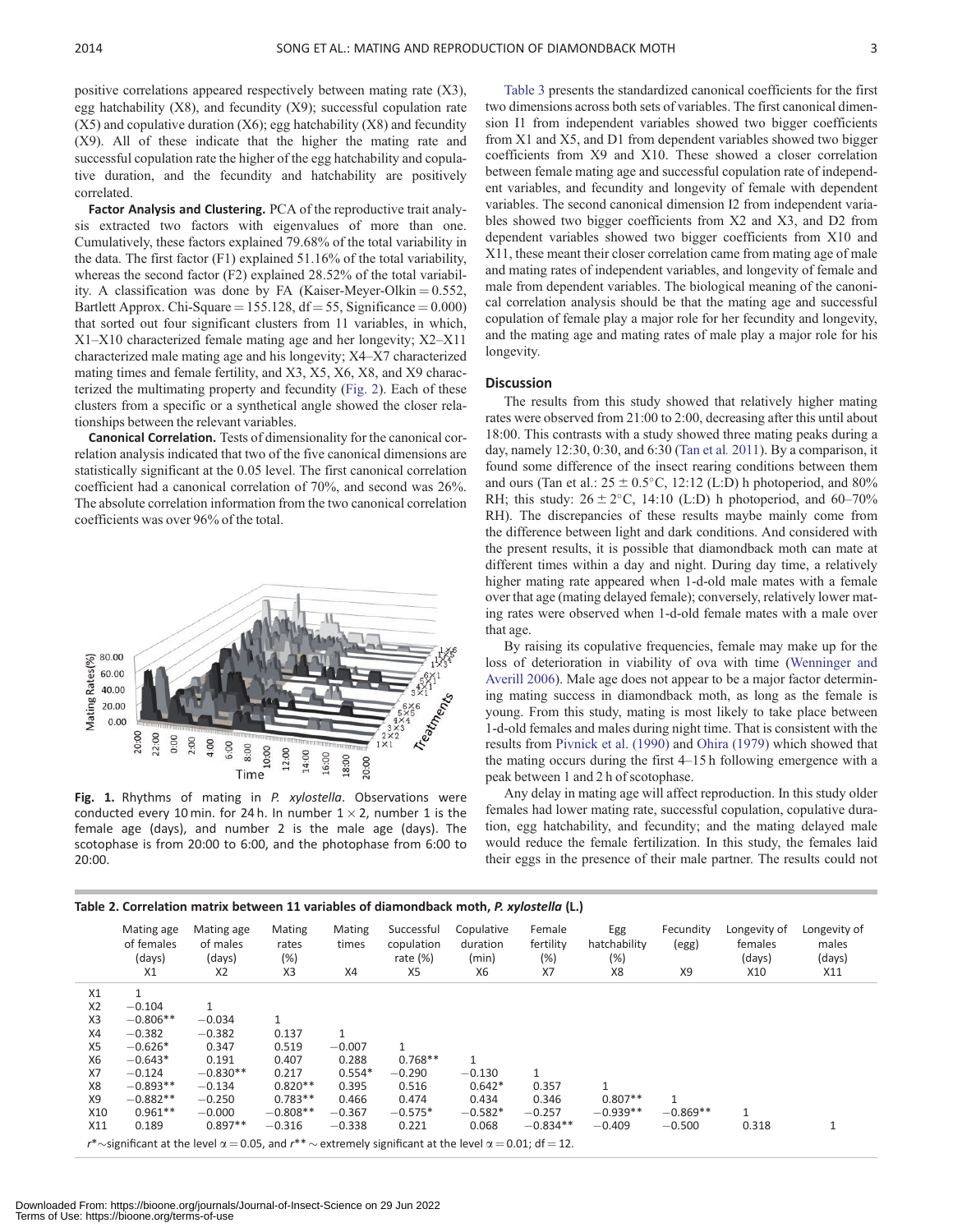#### **Component Plot in Rotated Space**

<span id="page-4-0"></span>

Fig. 2. Cluster of the reproductive traits by factor analysis. Extraction method: Principal Component Analysis. Rotation method: Varimax with Kaiser Normalization. Rotation converged in 3 iterations.

### Table 3. Standardized canonical coefficients for the independent (I) and dependent (D) variables

| $11 = -0.8967x1 + 0.1527x2 - 0.0006x3 + 0.1667x4 + 0.2743x5$  |
|---------------------------------------------------------------|
| $-0.2658x6$                                                   |
| $D1 = 0.1295x7 - 0.0373x8 + 0.5819x9 - 0.5961x10 + 0.5266x11$ |
| $12 = -0.1068x1 - 0.9076x2 + 0.2553x3 - 0.0154x4 - 0.2157x5$  |
| $+0.0947x6$                                                   |
| $D2 = 0.2733x7 + 0.4719x8 + 0.3506x9 + 0.7767x10 - 0.6223x11$ |

tell that without the presence of the male if females were left to lay their eggs, and whether a single copulation was enough to have a decent brood.

This study indicated a negative correlation between the moth age and copulation duration, which are different to the studies of [Wang](#page-5-0) et al. [\(2011\)](#page-5-0) and [Tan et al](#page-5-0). (2011). The former did not show a significant correlation between them but the latter indicated a positive correlation. A positive correlation between copulation duration and male mating times was reported by [Wang et al. \(2005\),](#page-5-0) but this correlation was not existent from this study. Partial reason of these differences maybe come from the insect-rearing conditions among the studies (Tan et al.:  $25 \pm 0.5^{\circ}$ C, 12:12 (L:D) h photoperiod, and 80% RH; Wang et al.:  $25 \pm 1.0^{\circ}$ C, 16:8 (L:D) h photoperiod, and 75% RH; this study:  $26 \pm 2$ °C, 14:10 (L:D) h photoperiod, and 60–70% RH). All of these aspects need additional researches.

Some researchers explained that females by extending mating time can get a little more sperm and nutrients transferred from male semen (Hirai and Kimura 1999). Males by extending mating times not only transfer more sperm and nutrition to females, but also as a way to defend against other males and avoid sperm competition (Alcock 1995, [Simmons 2001\)](#page-5-0). Mating delay phenomenon is similar as those seen in other insects [\(Unnithan and Paye 1991,](#page-5-0) [Vickers](#page-5-0) [1997,](#page-5-0) Fadamiro and Baker 1999, Fraser and Trimble 2001, [Torres](#page-5-0)[vila et al](#page-5-0). 2002, [Stelinski and Gut 2009\)](#page-5-0). It may be attributed to the energy conservation. If the moths cannot be mated quickly after their emergence, both males and females have to spend part of their energy surviving in order to have a chance to mate. The longer they wait for mating the less of their energy preserved, as soon as they are mated, the energy for further copulation is less than before, fertility and fecundity are decreased afterwards. This implies that energy consumption for reproduction is critical and correlated to the energy resources (food availability). The results of this study emphasize that 1-d-old females are at peak reproductive capacity, any delay in mating beyond this age may result in reduced reproduction. In practice, these results are useful for understand the control method of mating

disruption of diamondback moth, in which a lot of males can be trapped and killed, such that female moths cannot find a male to mate with immediately so that their longevity will be prolonged and their fecundity will be decreased.

In this study, besides the close correlations between diamondback moth mating age and reproduction traits, many significant correlations arose from a specific or a synthesis angle of the multiple statistical analysis. From the simple correlations, the closer relationships arose between the relevant variables, such as mating rate and female longevity, egg hatchability and fecundity, successful copulation rate and copulative duration etc. From a specific or a synthetical angle factor analysis and canonical correlation analysis showed the closer relationships between the relevant variables.

In summary, any disadvantageous effect on diamondback moth mating will cause a reproduction defect. We think, these results should be helpful for the plant protection workers to work out new diamondback moth controlling plans.

#### Acknowledgments

This study was supported by the Professional Science and Technology Foundation (award 200803032 and 201103002) from the Ministry of Agriculture of China. We thank Prof. Luda Zhang for his help on multiple statistical analyses. We thank Dr. Nicholas C Manoukis, from U.S. Pacific Basin Agricultural Research Center, USDA-Agricultural Research Service, for his help both on English writing and the enlightening ideas.

# Conflict of Interest

There is no conflict of interest between authors.

### References Cited

- Alcock, J. 1995. Animal behavior. Sinauer Associates, Sunderland, MA.
- Budaev, S. V. 2010. Using principal components and factor analysis in animal behavior research: caveats and guidelines. Ethology 116: 472–480.
- CABI Compendium. 2004. ([www.ipmcenters.org/cabi\)](www.ipmcenters.org/cabi).
- Fadamiro, H. Y., and T. C. Baker. 1999. Reproductive performance and longevity of female European corn borer, Ostrinia nubilalis: effects of multiple mating, delay in mating and adult feeding. J. Insect Physiol. 45: 385–392.
- Fitzpatrick, S. M. 2006. Delayed mating reduces fecundity of blackheaded fireworm, Rhopobota naevana, on cranberry. Entomol. Exp. Appl. 120: 245–250.
- Fraser, H. W., and R. M. Trimble. 2001. Effect of delayed mating on reproductive biology of the Oriental fruit moth (Lepidoptera: Tortricidae). Can. Entomol. 133: 219–227.
- Green, P. E., and J. D. Carroll. 1978. Mathematical tools for applied multivariate analysis. Academic Press, New York.
- Guo, S., and Y. Qin. 2010. Effects of temperature and humidity on emergence dynamics of Plutella xylostella (Lepidoptera: Plutellidae). J. Econ. Entomol. 103: 2028–2033.
- Hirai, Y., and M. T. Kimura. 1999. Effects of copulation duration on fertility and sexual receptivity of females in Drosophila elegans. Zool. Sci. 16: 417–421.
- Huang, F., and B. H. Subramanyam. 2003. Effects of delayed mating on reproductive performance of Plodia interpunctella (Húbner) (Lepidoptera: Pyralidae). J. Stored Prod. Res. 39: 53–63.
- Jones, V. P., N. G. Wiman, and J. F. Brunner. 2008. Comparison of delayed female mating on reproductive biology of codling moth and obliquebanded leafroller. Environ. Entomol. 37: 679–685.
- Maxwell, E. M., H. Y. Fadamiro, and L. R. McLaughlin. 2006. Suppression of Plutella xylostella and Trichoplusia ni in cole crops with attracticide formulations. J. Econ. Entomol. 99: 1334–1344.
- Mohan, M., and G. T. Gujar. 2003. Local variation in susceptibility of the diamondback moth, Plutella xylostella (Linnaeus) to insecticides and role of detoxification enzymes. Crop Protect. 22: 495–504.
- Ohira, Y. 1979. Mating behaviour and egg maturation of the diamondback moth, Plutella xylostella L. (Lepidoptera: Plutellidae). Proc. Assoc. Plant Prot. Kyushu 25: 104–106.
- Pivnick, K. A., B. J. Jarvis, G. P. Slater, C. Gillot, and E. W. Underhill. 1990. Alternation of diamondback moth (Lepidoptera: Plutellidae) to volatile of oriental mustard: the influence of age, sex, and prior exposure to males of host plants. Environ. Entomol. 19: 704–709.